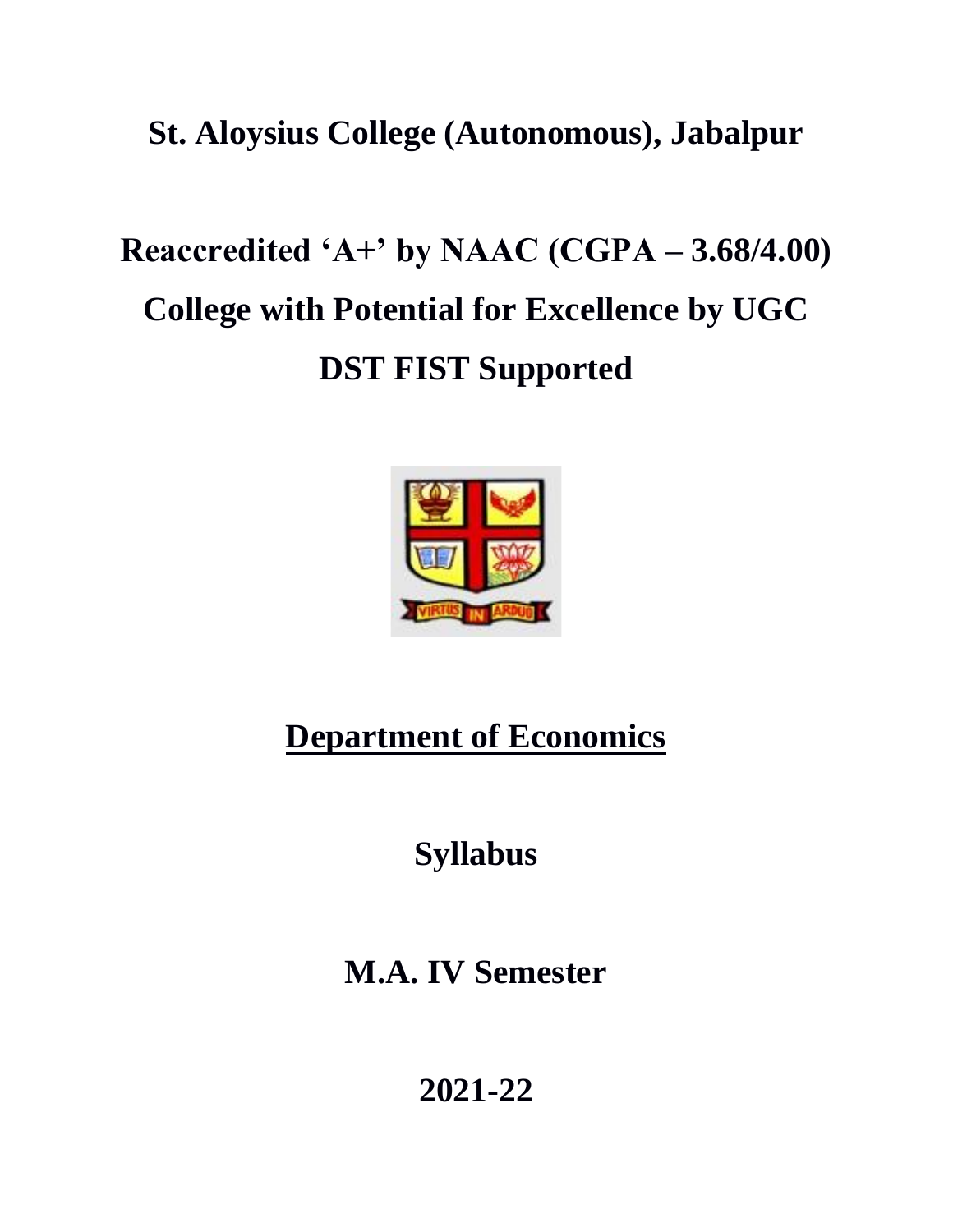### **Paper - I Indian Economy: Structure, Problems and Policy**

**Max. Marks: 40**

#### **UNIT I**

Basic Economic Indicators, Sectors of Indian Economy- Primary, Secondary and Tertiary, Demographic Trends and Population Policy, National Income.

### **UNIT II**

Agriculture- Cropping Pattern, Productivity, Mechanization and Green Revolution, Agriculture Pricing, Problem of Indian Agriculture.

## **UNIT III**

Economic Development- Definition, Indicator of Economic Development, Five Year Planning in India- Strategy, Failures and Achievements of Economics Planning in Indian, 12<sup>th</sup> Five Year Plan, *NITI Aayog – Constitution, Functions and Role in Indian Economy.*

## **UNIT IV**

Industrial policy; Public Sector Enterprises and their Performance; Problem of Sick Units in India; Privatisation and Disinvestment Debate; Growth and Pattern of Industrialization; Smallscale Sector; Productivity in Industrial Sector; Exit Policy - Issues in Labour Market Reforms; Approaches for Employment Generation

#### **UNIT V**

Trends in Revenue and Expenditure of Central Government in India, Analysis of Latest Union Budget, Problem of Rising Prices, Poverty and Unemployment.

- Ahluwalia,I.J.andI.M.D.Little(Eds.)(1999),India's EconomicReformsandDevelopment(EssayinhonourofManmohanSing),OxfordUniv ersityPress,NewDelhi.
- Bardhan,P.K.(9thEdition)(1999),ThePoliticalEconomyofDevelopmentinIndia ,Oxfo rdUniversityPress,NewDelhi.
- Bawa,R.S.andP.S.Raikhy(Ed.)(1997),StructuralChangesinIndianEconomy,GuruN anakDeveUniversityPress,Amritsar.
- Brahmananda, P.R.and V.R. Panchmukhi (Eds.) (2001), Development Experience in the eIndianEconomy:Inter-StatePerspectives,Bookwell,Delhi.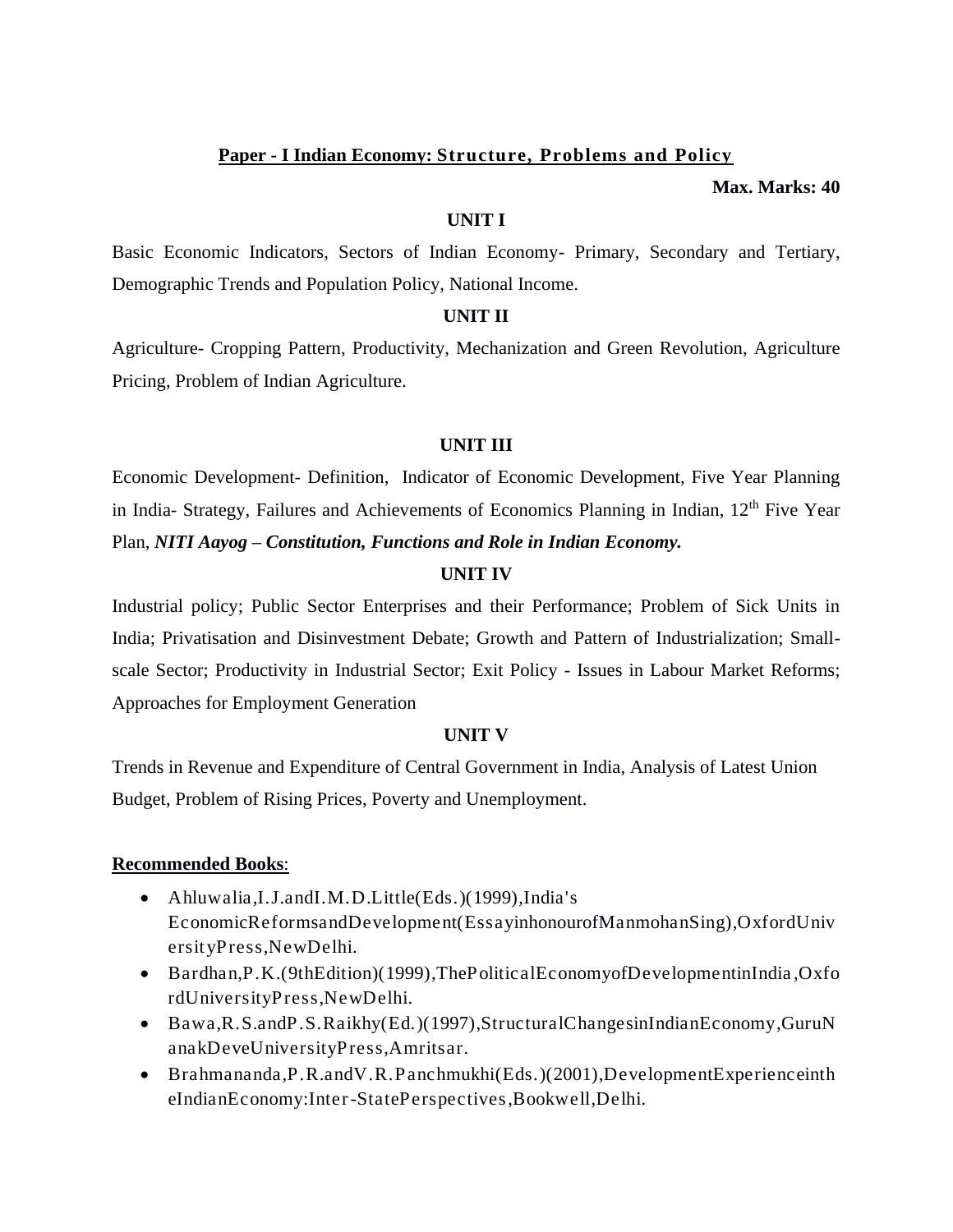#### **Paper - II Indian Foreign Trade and International Institutions**

**Max. Marks: 40**

#### **Unit I**

Foreign Trade and Economic Development, Meaning and Components of Balance of Payments, Equilibrium and Disequilibrium of Balance of Payment, Factors Causing Disequilibrium in Balance of Payment, Technical Progress and International Trade.

#### **UNIT II**

Adjustment Mechanism of Balance of Payment under Gold Standards, under Flexible Exchange Rate (Price Effect), Under Elasticity approach, Marshall Lerner Condition under Capital Movement and Direct Control for Adjustment, Foreign Trade Multiplier and Determination of Income.

#### **UNIT III**

Concept of Foreign Exchange Rate: Determination of Equilibrium Exchange Rate, Theories of Exchange Rate Determination- The Purchasing Power Parity Theory and The Balance of Payment Theory, Factor Causing Changes in Exchange Rate, Relative Merits and Demerits of Fixed and Flexible Rate, Convertibility of Currency.

#### **UNIT IV**

Exchange Control: Meaning, Features, Objectives and Methods of Exchange Control, Devaluation- Devaluation of Indian Rupee and its Impact on Our Economy, Free Trade vs. Protection, Cases for and against.

#### **UNIT V**

World Trade Organization: Functions, Structure, Objectives and Working of WTO, India and WTO, Trade Blocks: EU, NAFTA, ASEAN; International Monetary Fund (IMF) Origin, Objectives and Functions, India & IMF, World Bank, Trade and BOP in India; Major Problem of Indian Export Sector.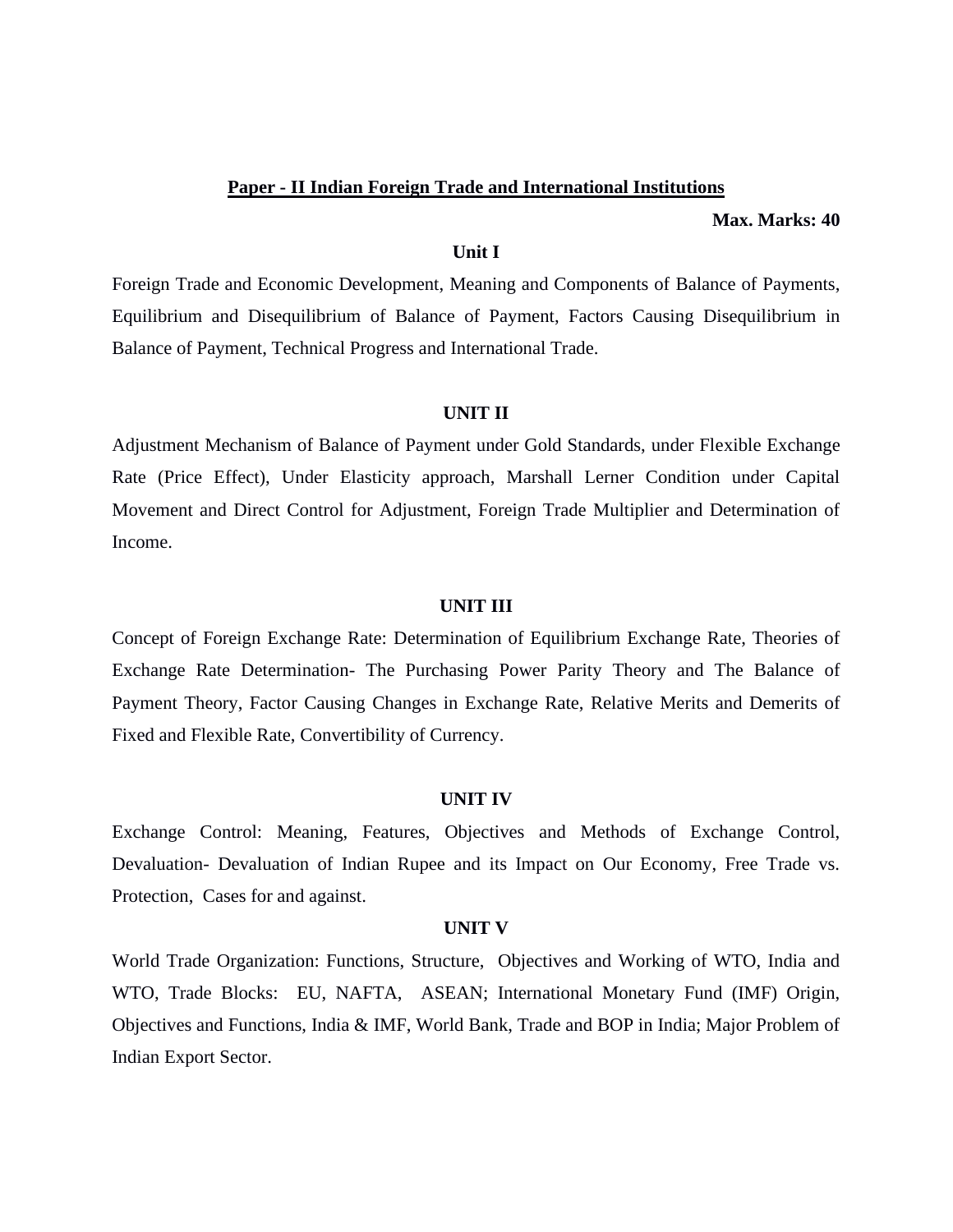- Bhole, L.M. (1999), Financial Institutions and Markets, Tata McGraw Hill Company Ltd., New Delhi.
- Bhole, L.M. (2000), Indian Financial System, Chugh Publications, Allahabad.
- Edminster, R.O. (1986), Financial Institutions, Markets and Management, McGraw Hill, New York.
- Hanson, J.A. and S. kathuria (Eds.) (1999),India : A Financial Sector for the Twenty-first Century, Oxford University Press, New Delhi.
- Johnson, H.J. (1993), Financial Institutions and Markets, McGraw Hill, New York.
- Bishop, P. and D. Dixon (1992), Foreign Exchange Handbook, McGraw Hill, New York.
- Machiraju, H.R. (1997), International Financial Markets in India, Wheeler Publishing, Allahabad.
- Bhagwati,J.(Ed.)(1981),Internationa lTrade,SelectedReadings,Cambridge ,Unive rsityPress,Massachusetts.
- Carbough,R.J.(1999),Internationa lEconomics,Internationa lThompsonPublishing ,NewYork.
- Chacholiades,M.(1990),Internationa lTrade:TheoryandPolicy,McGrawHill,Koga kusha,Japan.
- Dana,M.S.(2000),InternationalEconomics:Study,GuideandWorkBook,(5thEdition ),RoutledgePublishers,London.
- Dunn,R.M.andJ.H.Mutti(2000),Internationa lEconomics,Routledge,London.
- Kenen,P.B.(1994),TheInternationa lEconomy,Cambridge ,UniversityPress,Londo n.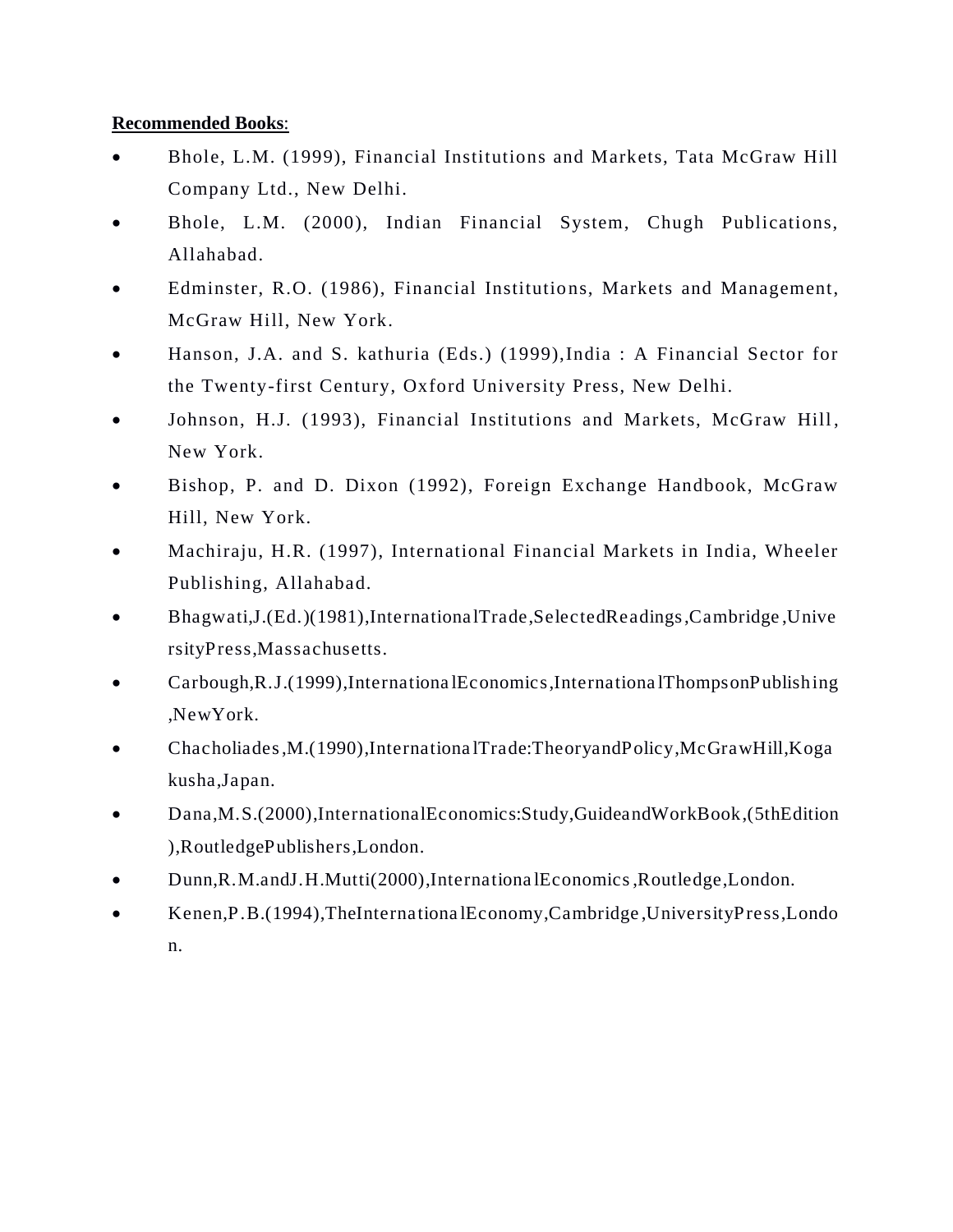#### **Paper - III Financial Institutions and Markets (Core Elective)**

#### **Max. Marks: 40**

#### **UNIT I**

**Introduction to Financial Market-E**volution of the Financial Market, Segment of Financial Market, Types of Financial Products, Stages in the Development of Financial Products,Role of Financial Markets.

#### **UNIT II**

**Money Market-** Definition of Money Market, Characteristics and Function, Money Market Instruments and Factors Affecting its Growth, Development of Money Market in India, Role of RBI in the Development of Money Market.

#### **UNIT III**

**Capital Market -**Definition of Capital Market, Characteristics and Functions, Capital Market Instruments, Primary and Secondary Market, Role of SEBI in Regulation of the Capital Market, Reforms in the Capital Market.

#### **UNIT IV**

**Non-Banking Finance Companies-** Meaning and Features of Non- Banking Finance Companies, Types of Non-Banking Finance Companies, Services Provide by NBFCs, Regulation of NBFC companies Growth of NBFC in India.

#### **UNIT V**

**Technology and Financial Market**- Technological Developments in Financial Market, Impact of Technology on the Financial Market, Online Trading Clearing and Settlement System, Technology and Payment System, Role of E- Commerce in the Development of Financial Market, Introduction and Structure of Foreign Exchange Market.

#### **Recommended Books**:

• Bhole, L.M. (1999), Financial Institutions and Markets, Tata McGraw Hill Company Ltd., New Delhi.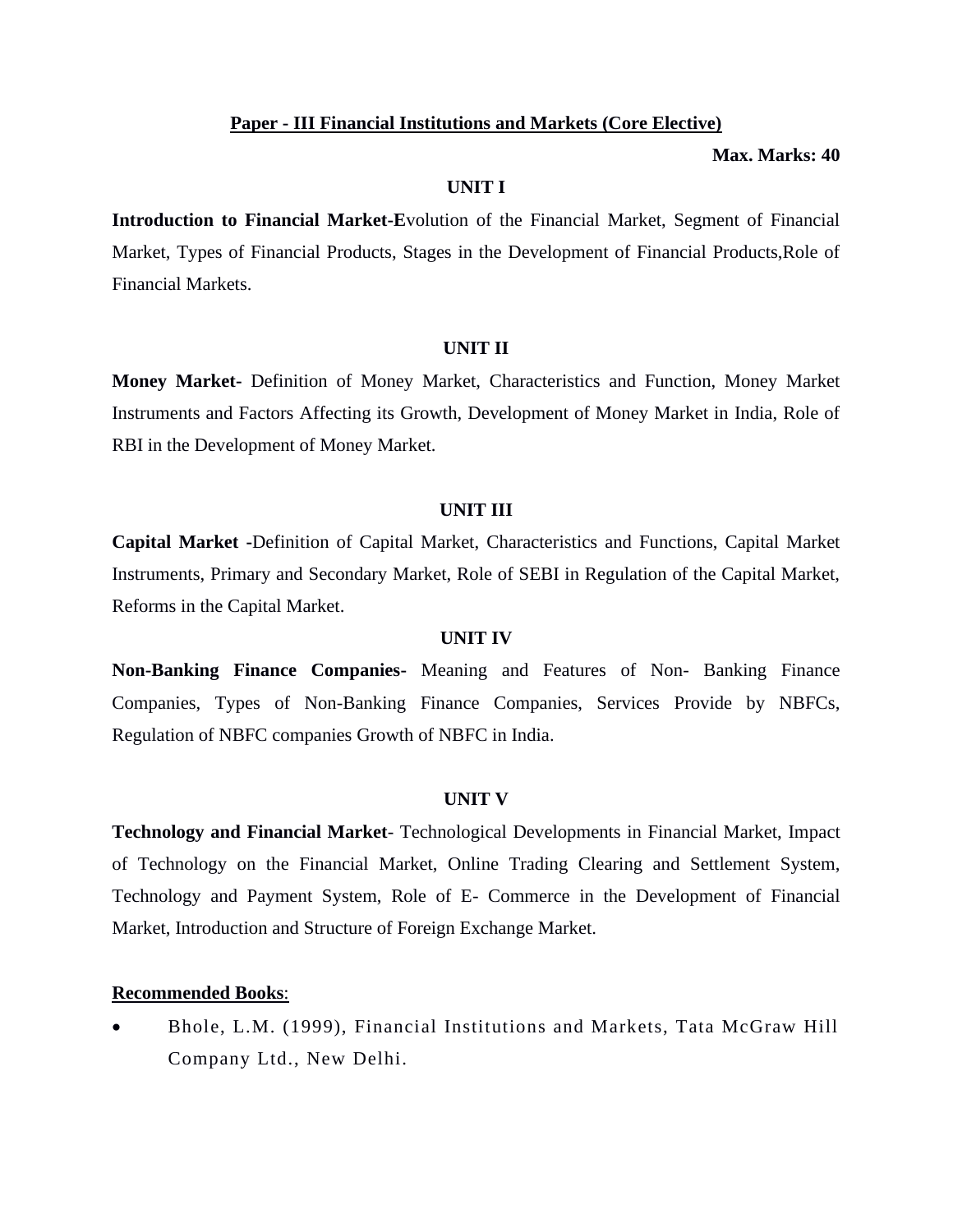- Bhole, L.M. (2000), Indian Financial System, Chugh Publications, Allahabad.
- Edminster, R.O. (1986), Financial Institutions, Markets and Management, McGraw Hill, New York.
- Goldsmith, R.W. (1969), Financial Structure and Development, Yale, London.
- Hanson, J.A. and S. kathuria (Eds.) (1999),India : A Financial Sector for the Twenty-first Century, Oxford University Press, New Delhi.
- Johnson, H.J. (1993), Financial Institutions and Markets, McGraw Hill, New York.
- Khan, M.Y. (1996), Indian Financial System, Tata McGraw Hill, New Delhi.
- Machiraju, M.R. (1999), Indian Financial Systems, Vikas Publishing House, New Delhi.
- Prasad, K.N. (2001), Development of India's Financial System, Sarup& Sons, New Delhi.
- Bishop, P. and D. Dixon (1992), Foreign Exchange Handbook, McGraw Hill, New York.
- Chandra, P. (1997), Financial Markets, (4th Edition), Tata McGraw Hill, New Delhi.
- Farrell, J.L. (1997), Portfolio Management, (2nd Edition), McGraw Hill, New York.
- Machiraju, H.R. (1997), International Financial Markets in India, Wheeler Publishing, Allahabad.
- Rangaranjan, C. (1999), Indian Economics : Essays on Money and Finance, UBS Publication, New Delhi.
- Verma, J.S. (1989), A manual of Merchant Banking, Bharat Law House, New Delhi.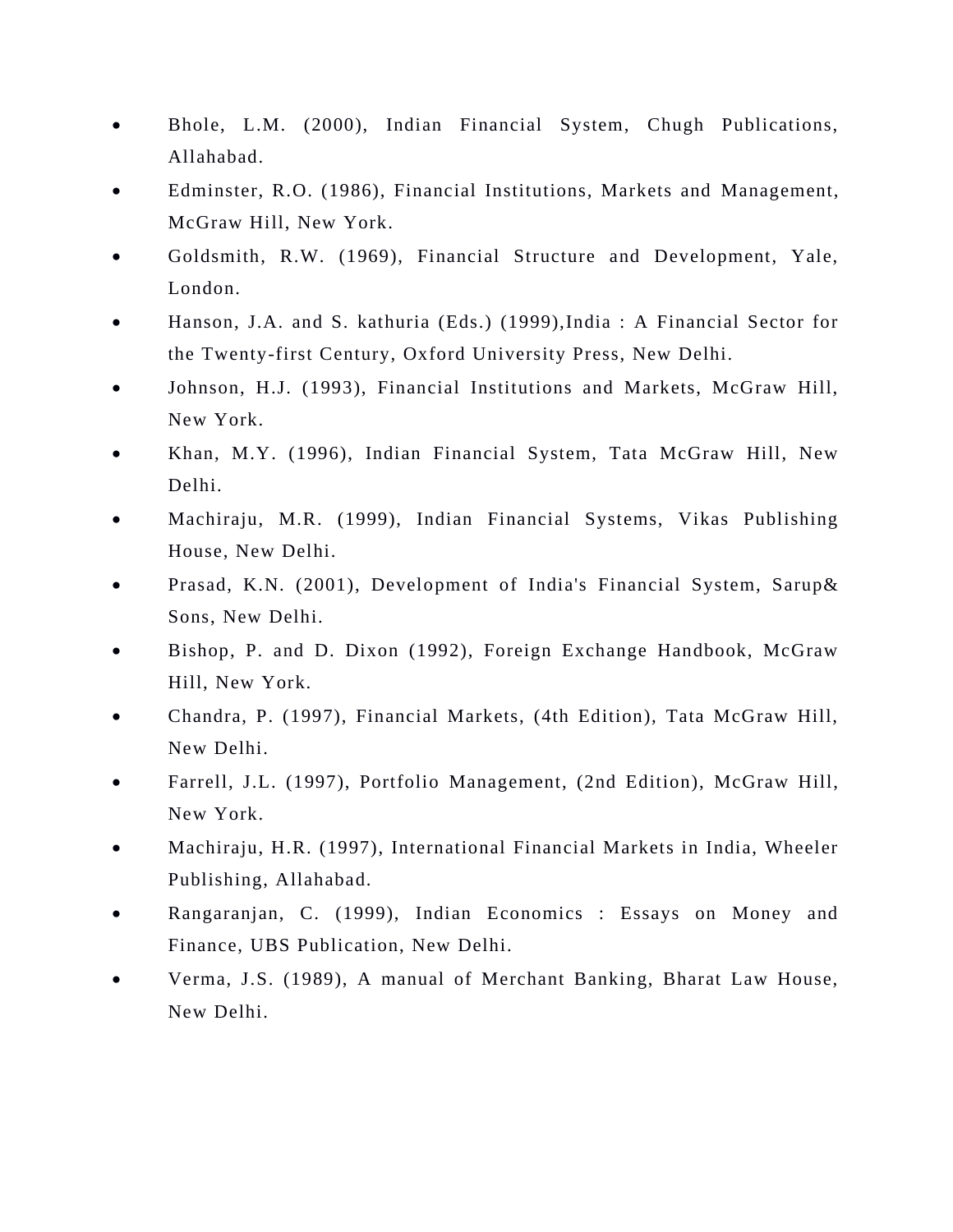#### **Paper – III Labour Economics (Core Elective)**

#### **Max. Marks: 40**

#### **UNIT I**

Nature and characteristics of labour markets in developing countries like India; Paradigms of labour market analysis - Classical, neo-classical and dualistic economy; Demand for labour in relation to size and pattern of investment.

#### **UNIT II**

Choice of technologies and labour policies; Supply of labour in relation to growth of labour force; Labour market policies; Mobility and productivity of labour; Rationalization; Methods of recruitment and placement; Employment service organization in India.

#### **UNIT III**

Employment and development relationship - Poverty and unemployment in developing countries; Unemployment - Concept, Types, and Measurement, particularly in India, **Migrant Labour in India.**

#### **UNIT IV**

Impact of rationalization, technological change and modernization on employment in organized private industry, Public sector and employment in agricultural sector; Analysis of educated unemployment; Employment policy in Five Year Plans and its evaluation.

#### **UNIT V**

Classical, neo-classical and bargaining theories of wage determination; Concepts of minimum wage, living wage and fair wage in theory and practice; Discrimination in labour markets; Wage determination in various sectors - rural, urban, organized, unorganized and in informal sectors; Non-wage component of labour remuneration;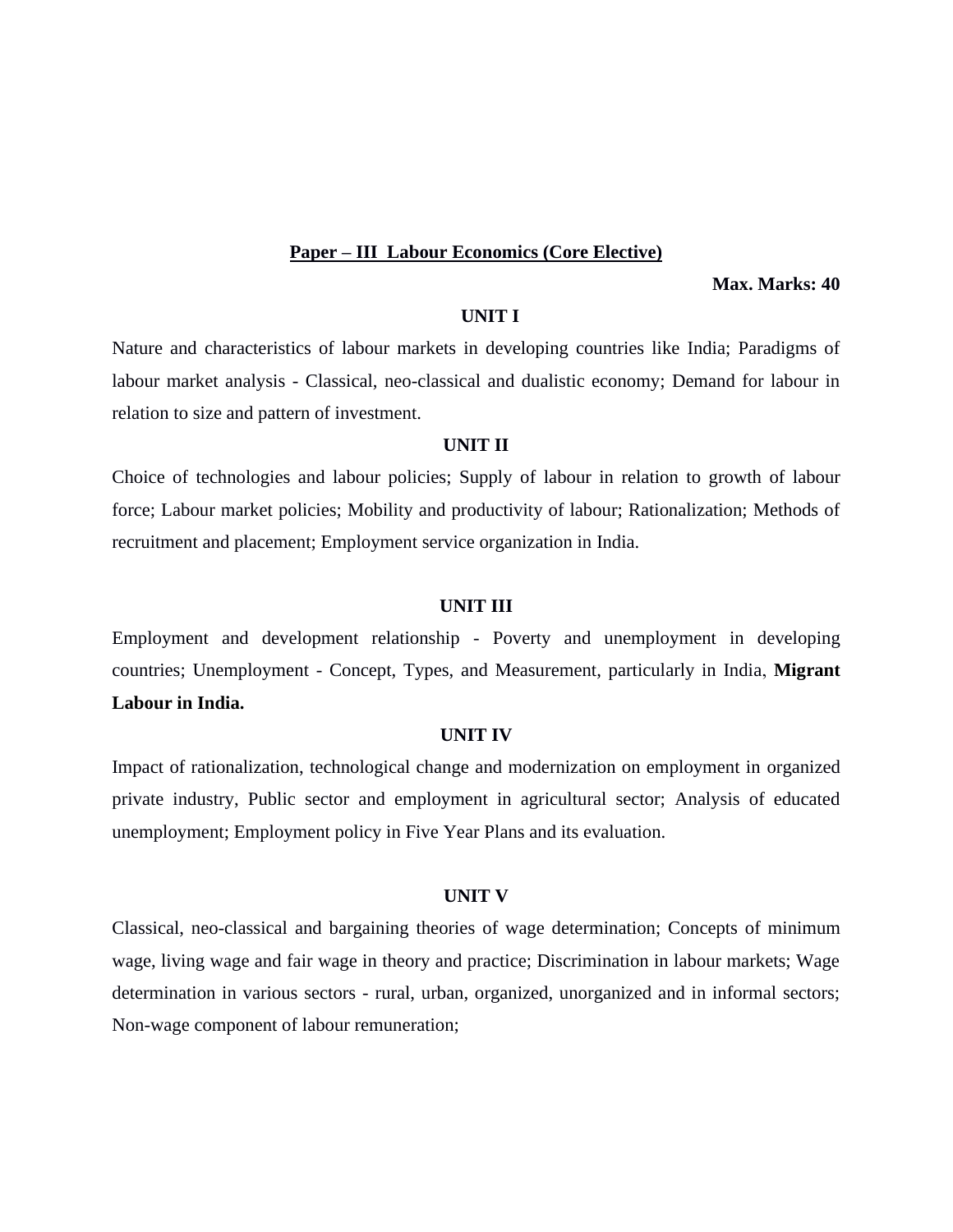- Datt,G. (1996), Bargaining Power, Wages and Employment : An Analysis of Agricultural Labour Markets in India, Sage Publications, New Delhi.
- Hajela, P.D. (1998), Labour Restructuring in India : A Critique of the New Economic Policies, Commonwealth Publishers, New Delhi.
- Jhabvata, R. and R.K. Subrahmanya (Eds.) (2000), The UnorganisedSector : Work Security and Social Protection, Sage Publications, New Delhi.
- McConnell, C.R. and S.L. Brue (1986), Contemporary Labour Economics, McGraw-Hill, New York.
- Papola, T.S., P.P. Ghosh and A.N. Sharma (Eds.) (1993), Labour, Employment and Industrial Relations in India, B.R. Publishing Corporation, New Delhi.
- Rosenberg M.R. (1988), Labour Markets in Low Income Countries in Chenery, H.B. and T.N. Srinivasan, (Eds.) The Handbook of Development Economics, North-Holland, New York.
- VenkataRatnam, C.S. (2001), Globalization and Labour-Management Relations : Dynamics of Change, Sage Publications/Response Books, New Delhi.
- Papola, T.S. and Rodgers, G. (Eds.) (1992), Labour Institutions and Economic Development in India, International Institute for Labour Studies, Geneva.
- Solow, R.M. (1990), Labour Market as an Institution, Blackwell, London.
- Deshpandey, L.K., P.R.Brahmananda, E.A.G. Robinson, (Eds.) (1983) Employment Policy in a Developing Economy, Vol. I & II Macmillan, London.
- Papola, T.S. and Sharma, A.N. (Eds.) (1999), Gender and Employment in India, Vikas Publishing House, New Delhi.
- Sharma, A.N.and A. Kundu (Ed.) (2001), Informal Sector in India : Emerging Perspectives, Institute for Human Development, New Delhi.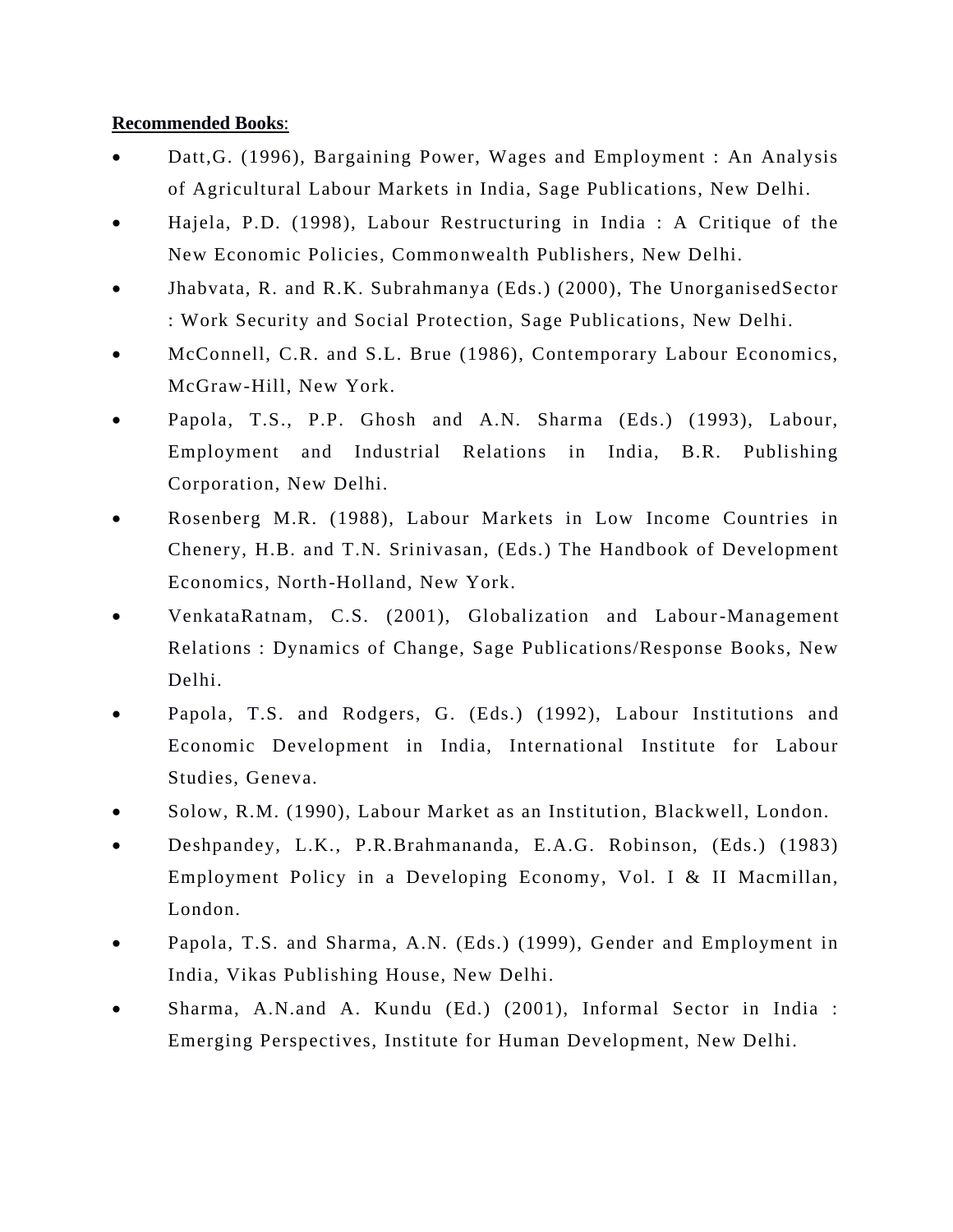#### **Paper – IV Economics of Gender and Development (Open Elective)**

**Max. Marks: 40**

#### **UNIT I**

Importance and concepts of women studies, Demography of female population: Age structure, mortality rates, and sex ratio - Causes of declining sex ratios and fertility rates in developing countries particularly in India.

#### **UNIT II**

Women and their access to nutrition, health, education, and social and community resources, and their impact on female mortality and fertility, *economic status and female work participation rate in India.* 

#### **UNIT III**

Factors affecting decision making by women, property rights, access to and control over economic resources, assets; Power of decision making at household, community level, women education in developing countries and India.

#### **UNIT IV**

Concept and analysis of women's work: Valuation of productive and unproductive work; visible and invisible work; paid and unpaid work; economically productive and socially productive work - Economic status, private property, and participation of women in pre-industrial and industrial societies-Female contribution to National Income.

#### **UNIT V**

Factors affecting female entry in labour market, Studies of female work participation in agriculture, *non-agricultural rural activities*, informal sector, cottage and small-scale industries, organized industry, and services sector, *Wage differentials in female activities*, Determinants of wage differentials, gender, education, skill, productivity, efficiency, opportunity, Structures of wages across regions and economic sectors.